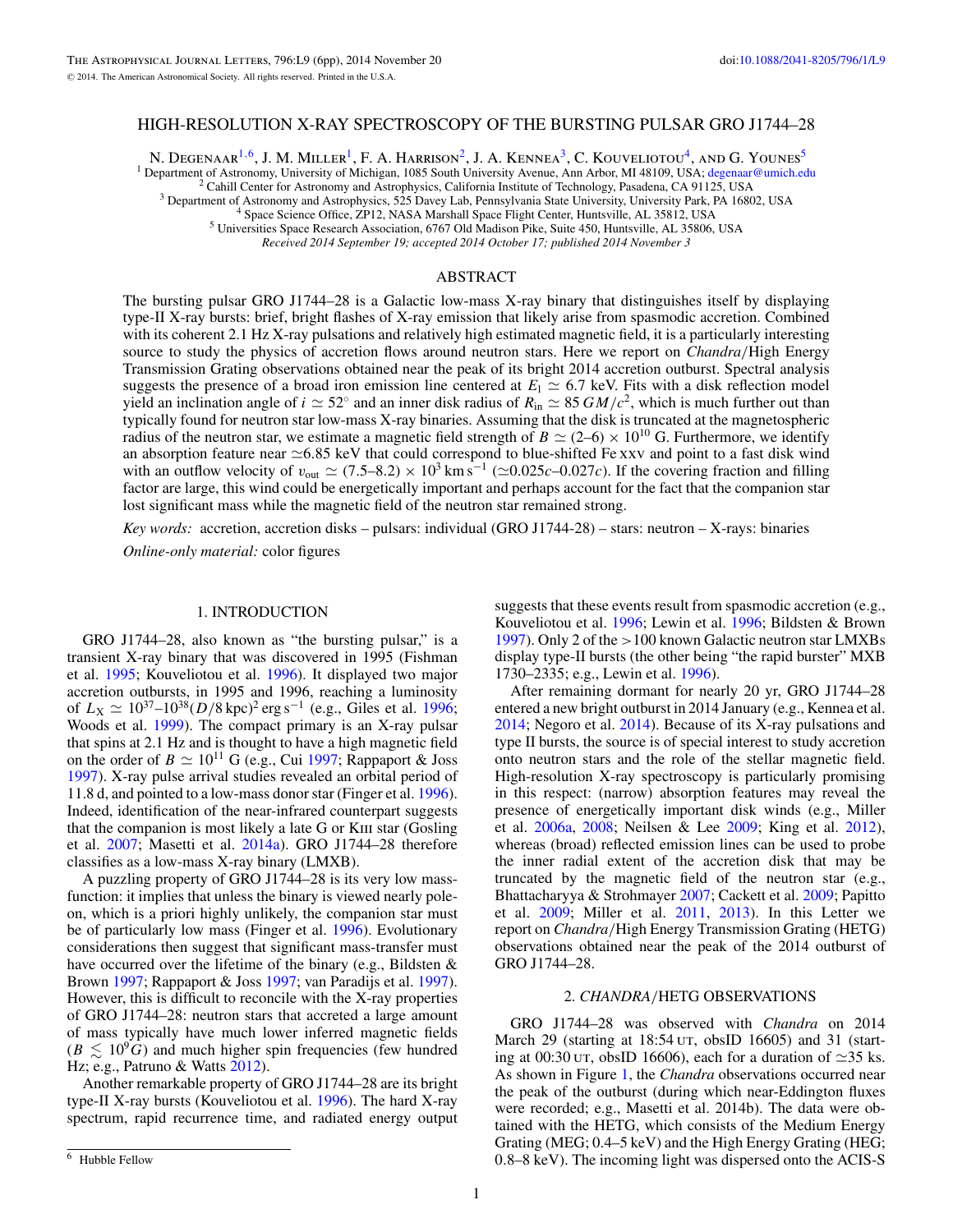<span id="page-1-0"></span>

**Figure 1.** *Swift/*Burst Alert Telescope daily X-ray light curve of the 2014 outburst (15–150 keV), obtained through the transient monitoring program (Krimm et al. [2013\)](#page-5-0). The time of our *Chandra/*HETG observation is marked by the cross.

array, which was operated in continued-clocking (CC) mode to mitigate the effects of pile-up. A gray window was used over the zeroth-order aim point to limit telemetry saturation and loss of frames, and our target was offset from the nominal aim point to avoid CCD chip gaps from impacting the spectra between 5 and 8 keV (see Miller et al. [2006b\)](#page-5-0).

We extracted light curves and spectra from the event lists using standard tools within ciao 4.5. The first-order positive and negative grating data were combined, and spectral response files were created using MKGRMF and FULLGARF. Given the high hydrogen column density, we focused our spectral analysis on the HEG data. Spectral fits, carried out within XSpec 12.8 (Arnaud [1996\)](#page-5-0), were restricted to the 3–8 keV energy range to avoid instrumental artifacts seen for highly absorbed, bright sources observed in CC mode.<sup>7</sup> Throughout this work we assume a source distance of  $D = 8$  kpc. Quoted errors refer to 1*σ* confidence levels.

## 3. X-RAY LIGHT CURVE

Figure [2](#page-2-0) displays the light curves of GRO J1744–28 during our *Chandra* observations. The steady continuum emission is punctuated by several (type-II) bursts that are immediately followed by dips. During the first 35 ks exposure 17 bursts were recorded and during the second 16, implying an average occurrence rate of  $\simeq$ 1.6–1.7 hr<sup>-1</sup>. During the bursts the count rate increases by a factor of  $\simeq$ 4-10 with respect to the steady emission, whereas during the dips it decreases by  $\simeq$  10%–50%.

## 4. PHENOMENOLOGICAL SPECTRAL MODELING

#### *4.1. Continuum Spectrum*

In this work we focus on line features in the X-ray spectra and only provide a basic characterization of the continuum emission. We modeled the combined time-averaged first-order spectra of the two observations using a black body (BBODYRAD in XSPEC) and a power law (PEGPWRLW). To account for interstellar absorption we included the TBNEW model using WILM abundances and vern cross sections (Verner et al. [1996;](#page-5-0) Wilms et al. [2000\)](#page-5-0). The Fe abundance was allowed to vary to take into account that if the interstellar absorption is high, small deviations from solar composition can have a significant effect on the neutral iron edge near 7 keV (e.g., D'Aì et al. [2009;](#page-5-0) Cackett et al. [2010\)](#page-5-0).

Using this continuum model we obtained  $N_H = (8.62 \pm 1.00)$ <sup>0</sup>*.*07)×1022 cm−2, a blackbody temperature and emission radius of  $kT_{bb} = 0.75 \pm 0.01$  keV and  $R_{bb} = 14.2 \pm 0.1$  km (for  $D = 8$  kpc), and a power-law index and normalization of  $\Gamma = 0.99 \pm 0.01$  and  $F_{X, pow} = (9.02 \pm 0.02) \times 10^{-9}$  erg cm<sup>-2</sup> s<sup>-1</sup> (2–10 keV). The total unabsorbed 2–10 keV model flux is  $F_X = (9.74 \pm 0.01) \times 10^{-9}$  erg cm<sup>-2</sup> s<sup>-1</sup>, which translates into a luminosity of  $L_X = 7.5 \times 10^{37} (D/8 \text{ kpc})^2 \text{ erg s}^{-1}$ . The powerlaw component accounts for  $\simeq 90\%$  of this 2–10 keV unabsorbed<br>flux. The fit resulted in  $\chi^2_{\nu} = 1.56$  for 1027 degrees of freedom (dof).

#### *4.2. Emission and Absorption Lines*

Our continuum fits leave significant residuals between 6 and 7 keV (panel (b) in Figure [3\)](#page-3-0). We attempted to model these features with simple Gaussians (gauss). The structure is complex, however, and we did not find a unique solution. An acceptable fit ( $\chi^2_{\nu} = 1.05$  for 1017 dof) can be obtained by using a combination of three emission lines: such features are seen for X-ray pulsars in high-mass X-ray binaries (HMXBs), but not for LMXBs (e.g., Torrejón et al.  $2010$ ). This description is explored in a companion paper (G. Younes et al., in preparation). Here, we focus on a different physical interpretation that is more common for LMXBs and could possibly account for some of the peculiar properties of GRO J1744–28 (Section [6.3\)](#page-4-0).

Adding a first Gaussian significantly improves the fit ( $\chi^2_\nu$  = 1.08 for 1024 dof; *f*-test probability  $\approx 10^{-85}$ ), and suggests the presence of a broad emission line. It has a central energy of  $E_1 = 6.71 \pm 0.02$  keV, and an equivalent width of EW =  $117.0 \pm 4.8$  $117.0 \pm 4.8$  eV (see Table 1 for detailed properties). The line energy is consistent with ionized (He-like) iron Fe xxv (rest energy 6*.*70 keV). Such lines are often seen in LMXBs (Section [4.3\)](#page-3-0). Dividing the normalization by its (minus-sign) error suggests that the feature is significant at the  $\approx 25\sigma$  level of confidence.

Clear deviations above and below the model fit remain near  $\approx$  6.4 and 6.8 keV, respectively (panel c in Figure [3\)](#page-3-0). The addition of two more Gaussians (one in emission, one in absorption) further improves the fit ( $\chi^2$  = 1.05 for 1017 dof; *f*-test probability of  $\simeq$ 10<sup>−5</sup>). Both lines are narrow, with an equivalent width of EW =  $2.2 \pm 0.6$  eV ( $E_1 = 6.392 \pm 0.002$  keV) and EW =  $-8.7 \pm 1.6$  eV ( $E_1 = 6.85^{+0.24}_{-0.13}$  keV) for the emission and absorption feature, respectively (Table [1\)](#page-2-0). The emission line at  $\simeq 6.40$  keV is compatible with neutral iron (Fe I up to Fe x) and is significant at the  $\simeq 4\sigma$  level of confidence. The absorption feature at  $\approx 6.85$  keV is  $\approx 6\sigma$  significant. It could possibly correspond to redshifted Fe xxvi (rest energy 6.97 keV), e.g., arising from matter moving along the magnetic field lines. However, assuming that the velocity shift of  $\simeq 0.017c$ is a gravitational redshift, the implied radial distance would be  $\approx 3.5 \times 10^3$  *GM/c*<sup>2</sup>, which is much further out than the estimated magnetospheric radius of  $\approx 85$  *GM/c*<sup>2</sup> (Section [6.1\)](#page-4-0). Alternatively, and perhaps more likely, this absorption feature could correspond to blue-shifted Fe xxv and arise from a disk wind, as is often seen in LMXBs (Section [6.2\)](#page-4-0).

<sup>7</sup> *Chandra* Proposer's Observatory Guide ver. 16.0, Section 5.8.1.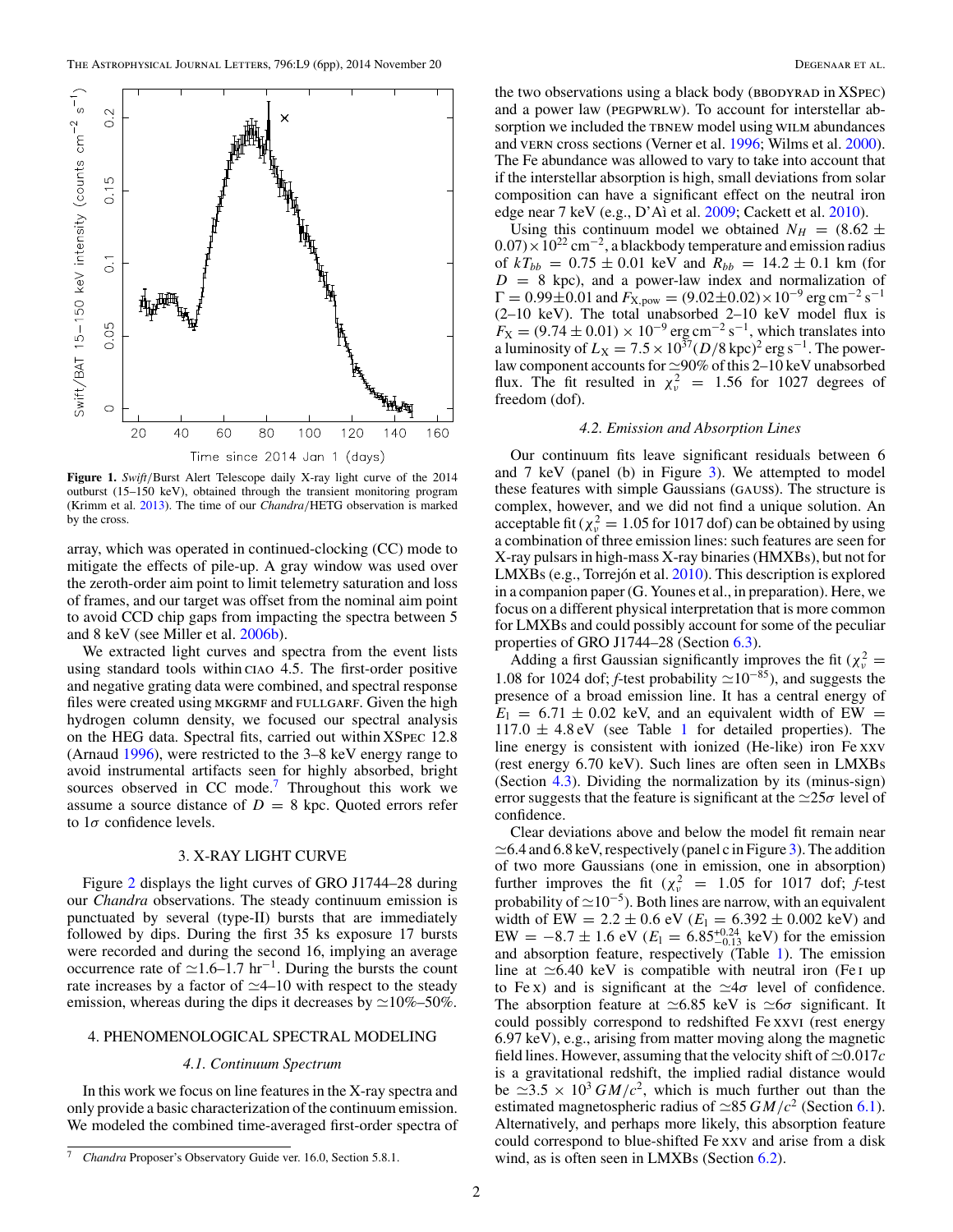<span id="page-2-0"></span>

**Figure 2.** X-ray light curves extracted from the first-order HEG and MEG data at 10 s resolution. Left: full light curves of the two observations (linear scaling). Right: zoom of a portion of the light curve of the second observation to highlight the structure of the repetitive bursts (logarithmic scaling).

| <b>Table 1</b>                                    |
|---------------------------------------------------|
| X-Ray Spectral Parameters for the Summed HEG Data |

| Model Component                             | Parameter (Unit)                                                                                                                             | Model for Broad Fe Line                                                  |                                                                                                                |
|---------------------------------------------|----------------------------------------------------------------------------------------------------------------------------------------------|--------------------------------------------------------------------------|----------------------------------------------------------------------------------------------------------------|
| <b>TBNEW</b>                                | $N_H(10^{22}$ cm <sup>-2</sup> )<br>Fe abundance                                                                                             | Gaussian<br>$10.95 \pm 0.15$<br>$1.03 \pm 0.05$                          | Diskline<br>$10.91 \pm 0.17$<br>$0.94 \pm 0.05$                                                                |
| <b>BBODYRAD</b>                             | $kT_{\rm bb}$ (keV)                                                                                                                          | $0.72 \pm 0.01$                                                          | $0.72 \pm 0.01$                                                                                                |
|                                             | $R_{\rm bb}$ (D/8.0 kpc km)                                                                                                                  | $23.56 \pm 0.02$                                                         | $22.82^{+0.02}_{-0.28}$                                                                                        |
| <b>PEGPWRLW</b>                             | $\Gamma$ (keV)                                                                                                                               | $0.99 \pm 0.01$                                                          | $1.00 \pm 0.01$                                                                                                |
|                                             | $F_{\text{X,pow}}$ (10 <sup>-9</sup> erg cm <sup>-2</sup> s <sup>-1</sup> )                                                                  | $8.72 \pm 0.02$                                                          | $8.75 \pm 0.07$                                                                                                |
| <b>DISKLINE</b>                             | $E_1$ (keV)<br>$R_{\rm in}$ (GM/ $c^2$ )<br>$i\binom{\circ}{ }$<br>$\beta$<br>$N_1 (10^{-2} \text{ ph cm}^{-2} \text{ s}^{-1})$<br>$EW$ (eV) | .<br>.<br>.<br>$\cdots$                                                  | $6.69 \pm 0.02$<br>$85.0 \pm 10.9$<br>$51.8 \pm 4.0$<br>$-2.54 \pm 0.05$<br>$1.10 \pm 0.04$<br>$106.1 \pm 3.9$ |
| GAUSSIAN1: Broad emission (Fe xxv)          | $E_1$ (keV)<br>$\sigma$ (keV)<br>$N_1 (10^{-2} \text{ ph cm}^{-2} \text{ s}^{-1})$<br>$EW$ (eV)                                              | $6.71 \pm 0.02$<br>$0.29 \pm 0.02$<br>$1.23 \pm 0.05$<br>$117.0 \pm 4.8$ | .<br>.                                                                                                         |
| GAUSSIAN2: Narrow emission (neutral Fe)     | $E_1$ (keV)                                                                                                                                  | $6.392 \pm 0.002$                                                        | $6.400 \pm 0.005$                                                                                              |
|                                             | $\sigma$ (keV)                                                                                                                               | $0.01$ fix                                                               | $0.034_{-0.029}^{+0.054}$                                                                                      |
|                                             | $N_1 (10^{-4} \text{ ph cm}^{-2} \text{ s}^{-1})$                                                                                            | $2.78 \pm 0.76$                                                          | $3.48 \pm 0.77$                                                                                                |
|                                             | $EW$ (eV)                                                                                                                                    | $2.2 \pm 0.6$                                                            | $2.9 \pm 0.6$                                                                                                  |
| GAUSSIAN3: Absorption (blue-shifted Fe xxv) | $E_1$ (keV)                                                                                                                                  | $6.85^{+0.24}_{-0.13}$                                                   | $6.85^{+0.24}_{-0.13}$                                                                                         |
|                                             | $\sigma$ (keV)                                                                                                                               | $0.05 \pm 0.02$                                                          | $0.05 \pm 0.02$                                                                                                |
|                                             | $N_1 (10^{-4} \text{ ph cm}^{-2} \text{ s}^{-1})$                                                                                            | $-9.9 \pm 1.8$                                                           | $-9.9 \pm 1.8$                                                                                                 |
|                                             | $EW$ (eV)                                                                                                                                    | $-8.7 \pm 1.6$                                                           | $-8.7 \pm 1.6$                                                                                                 |
| GAUSSIAN4: Absorption (unidentified)        | $E_1$ (keV)                                                                                                                                  | $5.11 \pm 0.02$                                                          | $5.11 \pm 0.02$                                                                                                |
|                                             | $\sigma$ (keV)                                                                                                                               | $0.01$ fix                                                               | $0.01$ fix                                                                                                     |
|                                             | $N_1 (10^{-4} \text{ ph cm}^{-2} \text{ s}^{-1})$                                                                                            | $-2.78 \pm 0.84$                                                         | $-2.88 \pm 0.84$                                                                                               |
|                                             | $EW$ (eV)                                                                                                                                    | $-1.8 \pm 0.5$                                                           | $-1.9 \pm 0.5$                                                                                                 |
|                                             | $\chi^2_\nu$ /dof                                                                                                                            | 1.04/1015                                                                | 1.05/1016                                                                                                      |

**Notes.** The two right columns represent fits with different descriptions for the broad iron line (Gaussian or disk line; see the text). Quoted errors represent a 1σ confidence level. The Fe abundance for the absorption model (TBNEW) is given with respect to solar composition. The PEGPWRLW normalization,  $F_{X, pow}$ , represents the unabsorbed power-law flux in the 2–10 keV range.

An additional absorption feature at  $E_1 = 5.11 \pm 0.02$  keV (with an unresolved width; Table 1) appears to be  $\simeq 3\sigma$  significant. Photoionization modeling suggest that producing absorption at this energy would require unusual abundances (e.g., of Mn or Cr) and unusually high velocity shifts. Given the relatively low significance, it is plausible that the feature is spurious. However, we briefly consider the possibility that it is an electron cyclotron resonance line. For the fundamental energy of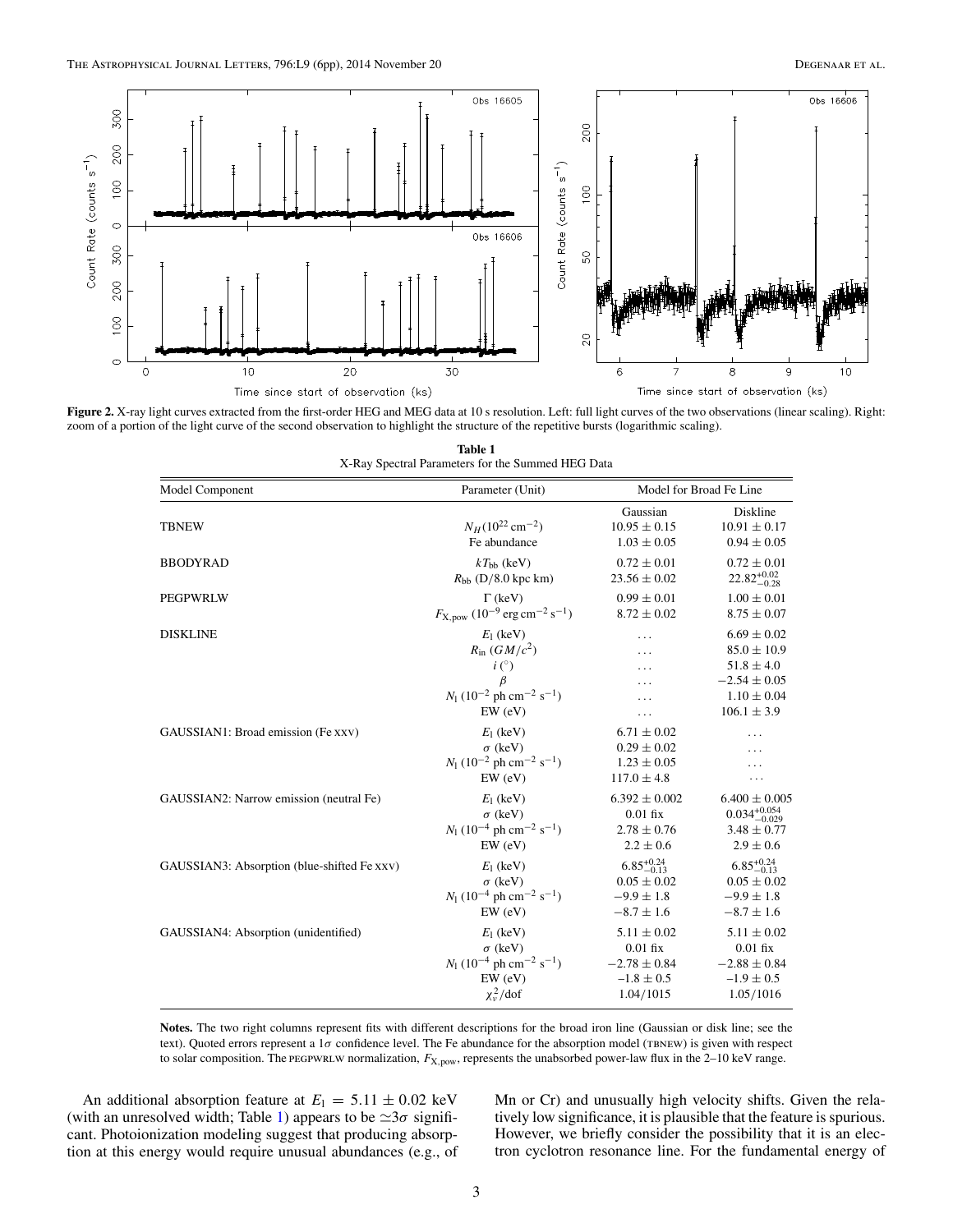<span id="page-3-0"></span>

**Figure 3.** Time-averaged first-order *Chandra/*HEG spectrum. The solid line in the top panel (a) indicates the best fit described in the text. The lower panels indicate the data to model ratio for (b) the continuum model, (c) the ratio after adding one broad Gaussian emission line near  $\simeq 6.7$  keV, and (d) the ratio of the best fit (i.e., after including a narrow emission line at  $\simeq 6.40$  keV and two narrow absorption lines at  $\simeq 6.85$  and 5.11 keV).

(A color version of this figure is available in the online journal.)

 $E_e = 11.6(1+z)^{-1}(B/10^{12} \text{ G})$  keV to fall at 5.11 keV, the magnetic field of the neutron star would have to be of the order of  $B \simeq 6 \times 10^{11}$  G (for a gravitational redshift of  $1+z = 1.31$ ). This is broadly consistent with previous estimates for GRO J1744–28 (e.g., Finger et al. [1996;](#page-5-0) Bildsten & Brown [1997;](#page-5-0) Rappaport & Joss [1997;](#page-5-0) Cui [1997\)](#page-5-0), but a factor  $\simeq$  10 higher than indicated by modeling the broad Fe emission line (see Section [6.1\)](#page-4-0). The final fit, including this additional absorption line, yielded  $\chi^2_{\nu} = 1.04$ for 1015 dof and is shown in Figure 3.

## *4.3. Broad Emission Line Modeling*

Broad Fe-emission lines are often seen in black hole (see, e.g., Miller [2007](#page-5-0) for a review) and neutron star LMXBs (e.g., Bhattacharyya & Strohmayer [2007;](#page-5-0) Papitto et al. [2009;](#page-5-0) Cackett et al. [2010;](#page-5-0) Miller et al. [2011,](#page-5-0) [2013\)](#page-5-0). These are thought to result from reflection of the accretion disk that is being illuminated by the central X-ray source.

We therefore also attempted to model the broad emission feature of GRO J1744–28 by a physical reflection model. Using DISKLINE (Fabian et al. [1989\)](#page-5-0) we obtain a good fit  $(\chi^2_{\nu}) = 1.05$  for 1014 dof). We find an inner accretion disk radius of  $R_{\text{in}} = 85.0 \pm 10.9 \, GM/c^2$  and a disk inclination



**Figure 4.** Time-averaged first-order *Chandra/*HEG spectrum together with a fit using an xstar grid to model the narrow emission feature near  $\simeq 6.40 \text{ keV}$ (neutral iron) and the absorption feature near  $\simeq 6.85$  keV (Fe xxv). (A color version of this figure is available in the online journal.)

of  $i = 51.8 \pm 4.0$ . For the emissivity index we obtain  $\beta =$ −2*.*54 ± 0*.*05, whereas the outer disk radius was kept fixed at  $R_{\text{out}} = 10^4 \, GM/c^2$ .

#### *4.4. Bursts, Dips and Steady Emission*

We made count rate cuts to investigate possible spectral changes between the bursts, dips, and steady emission seen in the X-ray light curves (Figure [2\)](#page-2-0). For this purpose we extracted a burst spectrum from data with *>*50 counts s−1, a dip spectrum for <28 counts s<sup>-1</sup>, and a steady emission spectrum for 30–40 counts  $s^{-1}$ .

Due to the lower statistics of the time-sliced spectra, it was not possible to reliably determine any changes in the emission*/* absorption features. For reference, we report that the 2–10 keV unabsorbed continuum fluxes of the different intervals are  $F_X = (5.38 \pm 0.04) \times 10^{-8}$  (bursts),  $(7.32 \pm 0.03) \times 10^{-9}$  (dips), and  $(9.93 \pm 0.03) \times 10^{-9}$  erg cm<sup>-2</sup> s<sup>-1</sup> (steady). By multiplying the obtained average fluxes with the exposure time of the spectra, we find that the ratio of the integrated energy of the steady*/*burst emission is  $\alpha \simeq 17$ .

## 5. PHOTOIONIZATION MODELING

To construct a physical picture of the absorbing and emitting gas in GRO J1744–28, we created a grid of self-consistent photoionization models with xstar (Kallman & Bautista [2001\)](#page-5-0). We modeled the ionizing flux as a  $\Gamma = 1$  power law with an estimated bolometric luminosity of  $L = 10^{38} \text{ erg s}^{-1}$ . We assumed a covering factor of  $\Omega/4\pi = 0.67$ , a maximum density of  $n = 10^{12} \text{ cm}^{-3}$ , a turbulent velocity of 200 km s<sup>-1</sup>, and solar abundances.

Using this grid of models, we can fit the absorption line near  $\simeq$  6.85 keV with a density of *N* = 3.7<sup>+0,6</sup> × 10<sup>21</sup> cm<sup>−2</sup>, an ionization parameter of  $\log \xi = 3.9 \pm 0.1$ , and a blue shift of  $v_{\text{out}} = 7868 \pm 313 \text{ km s}^{-1}$  (Figure 4). Given that  $\xi = L/nr^2$ and  $N = \text{fnr}$  (where f is the filling factor), the radial distance of the absorbing medium from the ionizing X-ray source can be estimated as  $r = f L/N\xi$ . For a uniform filling factor (i.e.,  $f = 1$ ) this gives  $r \approx 10^{12}$  cm, which is comparable to the binary separation ( $\simeq$ 25 *R*<sub> $\odot$ </sub>; e.g., Finger et al. [1996\)](#page-5-0). We can regard this as an upper limit, since the actual density of the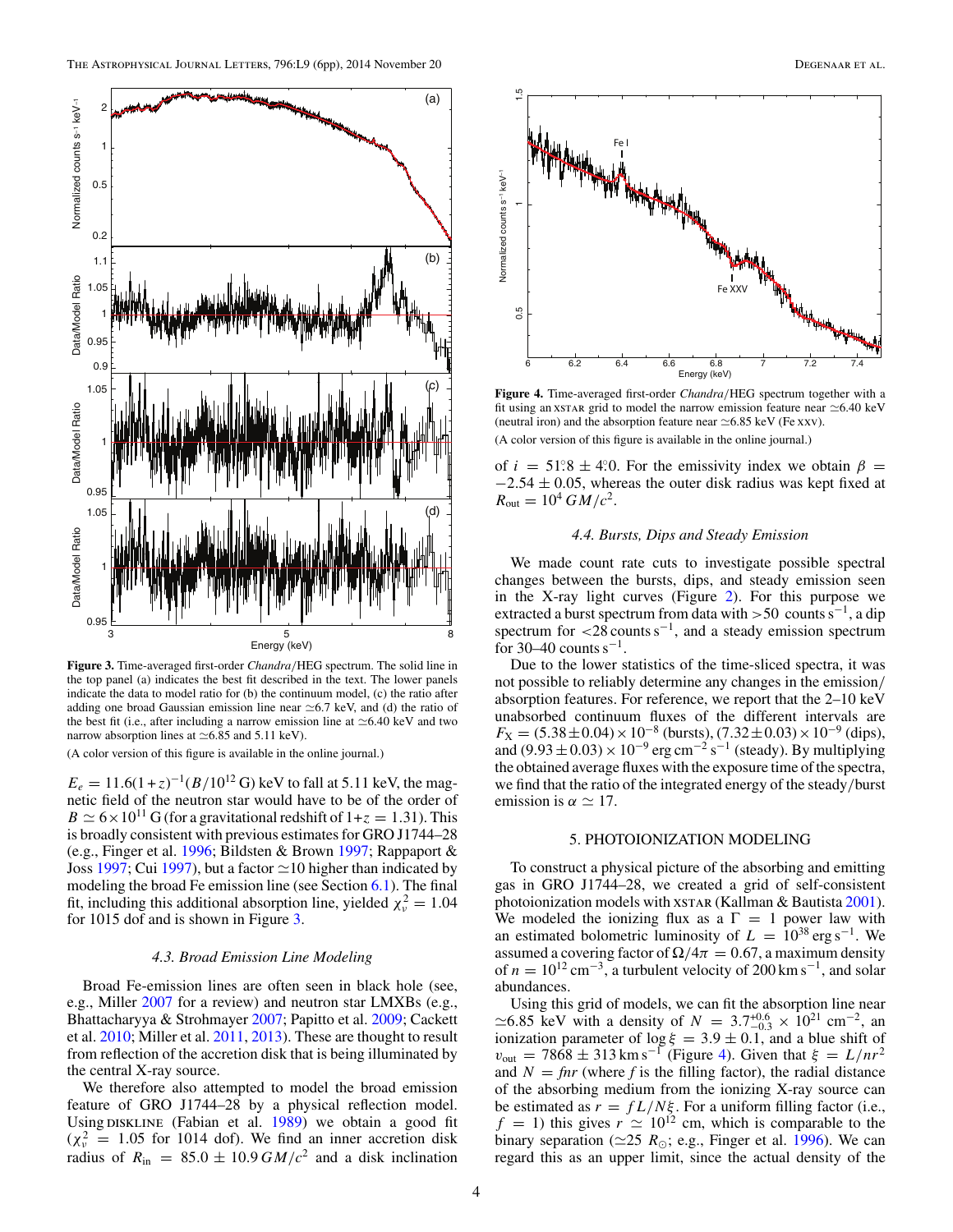<span id="page-4-0"></span>absorbing material (i.e., the filling factor) is not known. The radial distance is thus consistent with the (outer) accretion disk.

Using the same grid of XSTAR models we found that the narrow emission feature near  $\simeq 6.40$  keV would require a higher density and a lower ionization level ( $N \gtrsim 10^{23}$  cm<sup>-2</sup> and  $\log \xi \lesssim 2.2$ ; Figure [4\)](#page-3-0). The fit suggests a modest redshift of  $v_{\text{in}} = 690^{+120}_{-570} \text{ km s}^{-1}$ , although fixing the redshift to zero gives an equally good fit. The implied radial distance of  $\overline{r}$  =  $f L/N\xi \simeq 2 \times 10^{12}$  cm (for  $\overline{f}$  = 1) is similar to the binary separation. This may suggest that the narrow emission line originates in the wind of the companion star or perhaps the impact point where the matter stream hits the accretion disk. A systematic *Chandra* study of narrow Fe i emission lines of LMXBs*/*HMXBs favored an origin in the (stellar wind of the) companion star (Torrejón et al. [2010\)](#page-5-0).

## 6. DISCUSSION

#### *6.1. Broad Iron Emission Feature: Disk Reflection?*

*Chandra/*HEG spectroscopy of GRO J1744–28 during its 2014 accretion outburst revealed a broad emission line near 6*.*7 keV, as was seen during previous outbursts (e.g., Nishiuchi et al. [1999\)](#page-5-0). Fits with a relativistic disk model yield an inner disk radius of  $R_{\text{in}} \simeq 85 \frac{GM}{c^2}$ , which is much further out than typically found for neutron star LMXBs ( $\simeq$ 6–15 *GM/c*<sup>2</sup>; Cackett et al. [2010\)](#page-5-0). This larger truncation radius is plausibly due to the higher magnetic field of GRO J1744–28.

Assuming that the inner disk is truncated at the magnetospheric radius, we can use Equation (1) of Cackett et al. [\(2009\)](#page-5-0) to estimate the magnetic field strength of the neutron star. For a bolometric flux of  $F_X \simeq 2 \times 10^{-8}$  erg cm<sup>-2</sup> s<sup>-1</sup> (estimated to be a factor of  $\simeq$  2 higher than measured in the 2–10 keV band),  $D =$ 8 kpc,  $M = 1.4 M_{\odot}$ ,  $R_{\rm in} = 85 \text{ G}M/c^2$ , and making the same assumptions regarding geometry and the accretion efficiency, we obtain  $B \simeq (2-6) \times 10^{10}$  G. This is indeed much higher than the magnetic field typically assumed for neutron star LMXBs  $(B \lesssim 10^9$  G).

This inferred magnetic field is consistent with estimates based on the pulsar spin up ( $B \leq 3 \times 10^{11}$  G; Bildsten & Brown [1997\)](#page-5-0), but a factor of a few lower than suggested by evolutionary considerations ( $B \simeq (2-7) \times 10^{11}$  G; Rappaport & Joss [1997\)](#page-5-0) and the possible onset of a propeller phase during the outburst decay ( $\overline{B} \simeq 2 \times 10^{11}$  G; Cui [1997\)](#page-5-0). Therefore, it was previously proposed that the reflecting material may be located inside the magnetic radius (e.g., matter that leaks through the magnetospheric barrier or is channeled along the field lines; Nishiuchi et al. [1999\)](#page-5-0). Alternatively, it could imply that Compton scattering contributes to broadening the Fe line (e.g., Ross & Fabian [2007\)](#page-5-0), although this is likely to be less important than dynamical broadening (e.g., Miller et al. [2002;](#page-5-0) Cackett & Miller [2013\)](#page-5-0).

#### *6.2. Iron Absorption Feature: A Fast Disk Wind?*

Our spectral analysis suggests the possible presence of an absorption feature near  $\simeq 6.85$  keV. Fits with an xstar grid suggests that this line could be blue-shifted Fe xxv, which would indicate a very fast outflow of  $v_{\text{out}} \simeq (7.5-8.2) \times 10^3 \text{ km s}^{-1}$  $(\simeq 0.025-0.027c)$  at a radial distance of  $r \lesssim 10^{12}$  cm, consistent with the outer accretion disk. Since the outflow speed is significantly higher than the typical terminal velocity of stellar winds, it seems likely that the absorption occurs in a disk wind.

We can estimate the mechanical luminosity in this wind as  $L_{\rm w} = 0.5 f m_p \Omega v_{\rm out}^3 L/\xi$ , where  $m_p$  is the proton mass

(Miller et al. [2011\)](#page-5-0). Based on our xstar fits ( $\Omega/4\pi = 0.67$ ,  $L = 10^{38} \text{ erg s}^{-1}$ ,  $v_{\text{out}} = 7868 \text{ km s}^{-1}$ , and  $\log \xi = 3.9$ ) we then find  $L_{\rm w} \simeq 4 \times 10^{37} \text{ erg s}^{-1}$ , or  $L_{\rm w}/L_{\rm acc} \simeq 0.4$  for a uniform filling factor  $(f = 1)$ . This implies that if the covering fraction and filling factor are large, the wind in GRO J1744–28 may carry away a significant amount of the mass that is transferred from the companion star.

Although disk winds have now been detected in several black hole LMXBs (see, e.g., Ponti et al. [2012](#page-5-0) for a recent overview), it is not yet established whether similarly energetic outflows can also form in neutron star systems. Absorption features have been seen in several high-inclination sources (eclipsers and dippers). However, these do not show significant blue shifts, indicating that the absorption might occur in the disk atmosphere and does not necessarily require an outflow (e.g., GX 340+0, 4U 1323–62, and EXO 0748–676; Boirin et al. [2005;](#page-5-0) Cackett et al. [2010;](#page-5-0) Ponti et al. [2014\)](#page-5-0). The best cases for disk winds in neutron star LMXBs are Cir X-1 (e.g., Brandt & Schulz  $2000$ ), GX 13+1 (e.g., Ueda et al. [2004\)](#page-5-0), and IGR J17480–2446 (Miller et al. [2011\)](#page-5-0). The estimated outflow velocities in these three sources is  $v_{\text{out}} \simeq (0.4-3.0) \times 10^3 \text{ km s}^{-1}$ .

It is of note that both GRO J1744–28 and IGR J17480–2446 are X-ray pulsars (spinning at 2.1 and 11 Hz, respectively), that GX 13+1 shows similar behavior as "Z-sources" (e.g., Homan et al. [1998\)](#page-5-0), and that Cir X-1 is an exceptionally young LMXB (Heinz et al. [2013\)](#page-5-0). This suggests that their magnetic fields may be stronger than the majority of (non-pulsating) LMXBs, which could perhaps play a role in the production of winds (Miller et al. [2011\)](#page-5-0). Indeed, a disk wind with a velocity of  $v_{\text{out}} \simeq (1.0-1.5) \times 10^3 \text{ km s}^{-1}$  was also found in the HMXB X-ray pulsar 1A 0535+262 (Reynolds & Miller [2010\)](#page-5-0). On the contrary, jet formation may be suppressed in neutron stars with higher magnetic fields (e.g., Massi & Kaufman Bernadó [2008;](#page-5-0) Migliari et al. [2012\)](#page-5-0).

## *6.3. Implications for the Binary Parameters*

It was already realized that the very low mass-function of GRO J1744–28,  $f = (M_c \sin i)^3 / (M_c + M_{NS})^2 = 1.36 \times 10^{-4}$ , implies that if the viewing geometry is not nearly pole-on, the donor must be of very low mass (Finger et al. [1996;](#page-5-0) van Paradijs et al. [1997;](#page-5-0) Rappaport & Joss [1997\)](#page-5-0). If the broad emission line indicated by our spectral fits is a disk reflection feature, then the inclination of  $i \approx 52^\circ$  suggests a companion mass of  $M_c \simeq 0.07 M_{\odot}$  for  $M_{\text{NS}} = 1.4 M_{\odot}$ . This is well below the mass expected for a late G*/*K giant companion star (note that mass loss can leave the spectral type unaffected; Gosling et al. [2007\)](#page-5-0), and hence suggests that a significant amount of mass may have been transferred from the donor star.

To reconcile this with the high magnetic field of GRO J1744–28 (which would be expected to have decayed significantly if a large amount of mass was accreted), it was proposed that most of the mass transfer occurred before the neutron star formed through accretion-induced collapse of a white dwarf (van Paradijs et al. [1997\)](#page-5-0). However, the neutron star should still have accreted a significant amount of mass to reduce the companion to the present-day value (e.g., Rappaport & Joss [1997\)](#page-5-0). If a fast disk wind is present in GRO J1744–28, it could possibly help lift this discrepancy as it may allow for a significant amount of mass to have been lost from the donor without accreting onto the neutron star.

N.D. is supported by NASA through Hubble Postdoctoral Fellowship grant No. HST-HF-51287.01-A from the Space